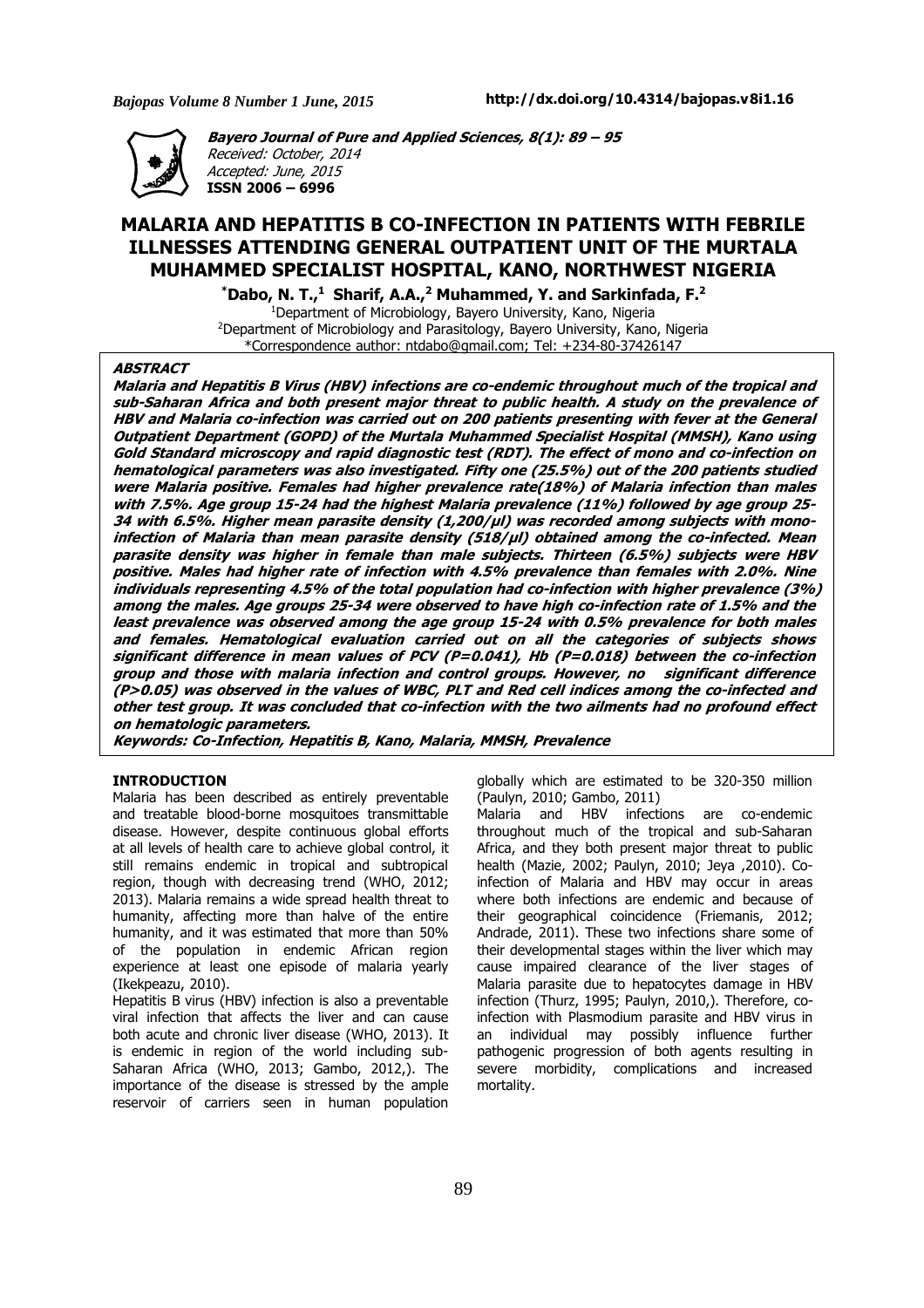### **MATERIALS AND METHODS Study Area/Study Population**

Before commencement of the study, ethical clearance was obtained from the Ethical Committee of the Kano State Hospital Management Board. The study was conducted between July and December 2013, in General Outpatient Department (GOPD) of the Murtala Muhammed Specialist Hospital (MMSH) in Kano. The study was carried out among patients presented with febrile illnesses. Two hundred informed and consented patients within the age group of 15-64 were recruited for the study. Subjects with an established clinical condition other than malaria and/or HBV infection such as obstructive jaundice, cirrhosis, renal diseases, hypertension, diabetes mellitus, sickle cell disease, pregnancy, cancer and patients already on course of chemotherapy or who had it in the last two weeks for treatment of an earlier diagnosed illnesses were excluded from the study.

#### **Collection of Blood Samples**

Five milliliters of blood were obtained via venepuncture from the subjects using vercoutainer needle (Cheesbrough, 2005). Two milliliters of these were placed in ethylenediethyltetra acetic acid (EDTA) bottles for parasitological and hematological analysis. The remaining 3 mls were taken into universal bottle and centrifuged at 3000rpm for 5 minutes to obtain the serum for serological detection of the HBsAg.

#### **Parasitological examination**

Malarial parasites were examined using the gold standard microscopic procedure using Giemsa staining technique on thick and thin film smear for specie determination and the level of parasiteamia. Level of parasiteamia was expressed as number of parasite/µl of blood. (Alperex ,1932; WHO, 1991; Cheesbrough, 2005)

# **Hepatitis B serology**

HBsAg were detected from the serum samples using Micropoint ELISA (Micropoint, USA) commercial Kits technique following the manufacturer's instructions.

### **Hematological evaluation**

This was achieved using the Sysmex KX-21N hematology auto analyser (Sysmex, Japan) following the Manufacturer's instructions and MMSH, Kano standard operation procedure (SOP).

#### **Statistical analysis**

Results obtained were analyzed using SPSS software, version 20 (IBM, USA) for both the descriptive and inferential analysis. Results were expressed as mean and standard deviation. One way analysis of variance (ANOVA) was used to determine the level of significance between the parameters. Level of significance was set at P<0.05.

#### **RESULTS**

The subjects studied were 200 in number (table 1) out of which 90 (45.0%) were males and 110 (55.0%) were females.

**Table 1: Distribution of patients based on gender and age group**

| <b>GENDER</b>      |                        |                        |                        |  |  |  |
|--------------------|------------------------|------------------------|------------------------|--|--|--|
| Age (years)        | Male                   | Female                 | Total                  |  |  |  |
| 15-24<br>$25 - 34$ | 28 (14.0)<br>38 (19.0) | 39 (19.5)<br>37 (18.5) | 67 (28.5)<br>75 (37.5) |  |  |  |
| $35 - 44$          | 20(10.0)               | 17<br>(8.5)            | 37 (18.5)              |  |  |  |
| 45-54              | 01 (0.5)               | 11<br>(5.5)            | 12 (6.0)               |  |  |  |
| 55-64              | 03(1.5)                | (3.0)<br>06            | 09 (4.5)               |  |  |  |
| Total              | 90(45.0)               | 110 (55.0)             | 200 (100.0)            |  |  |  |

# **Malaria assessment**

Fifty one (25.5%) out of these 200 subjects studied were positive for malaria parasite. This comprises of 15 (7.5%) males and 36 (18.0%) females. Though statistical analysis showed no significant difference (P>0.05) in infection rates between males and females, it was observed that the female population has the higher rate of infection. Among the male population positive for malaria parasite (table 2), those that have the higher rate of infection fall within the age group 25-34 with 7  $(3.5%)$  followed by 6

(3.0%) observed among the age group 15-24. More so, female patients positive for malaria parasites within the age group 15-24 were observed to have the highest rate of infection 18 (9.0%).

This is followed by age groups 25-34 and 45-54 each having 6 (3.0%) of the total population studied. Female patients within the age group 35-44 have 4 (2.0%) infection rates. The least malaria positivity was observed among the age groups 35-44 and 55- 64 each with 2 (1.0%) in both gender respectively.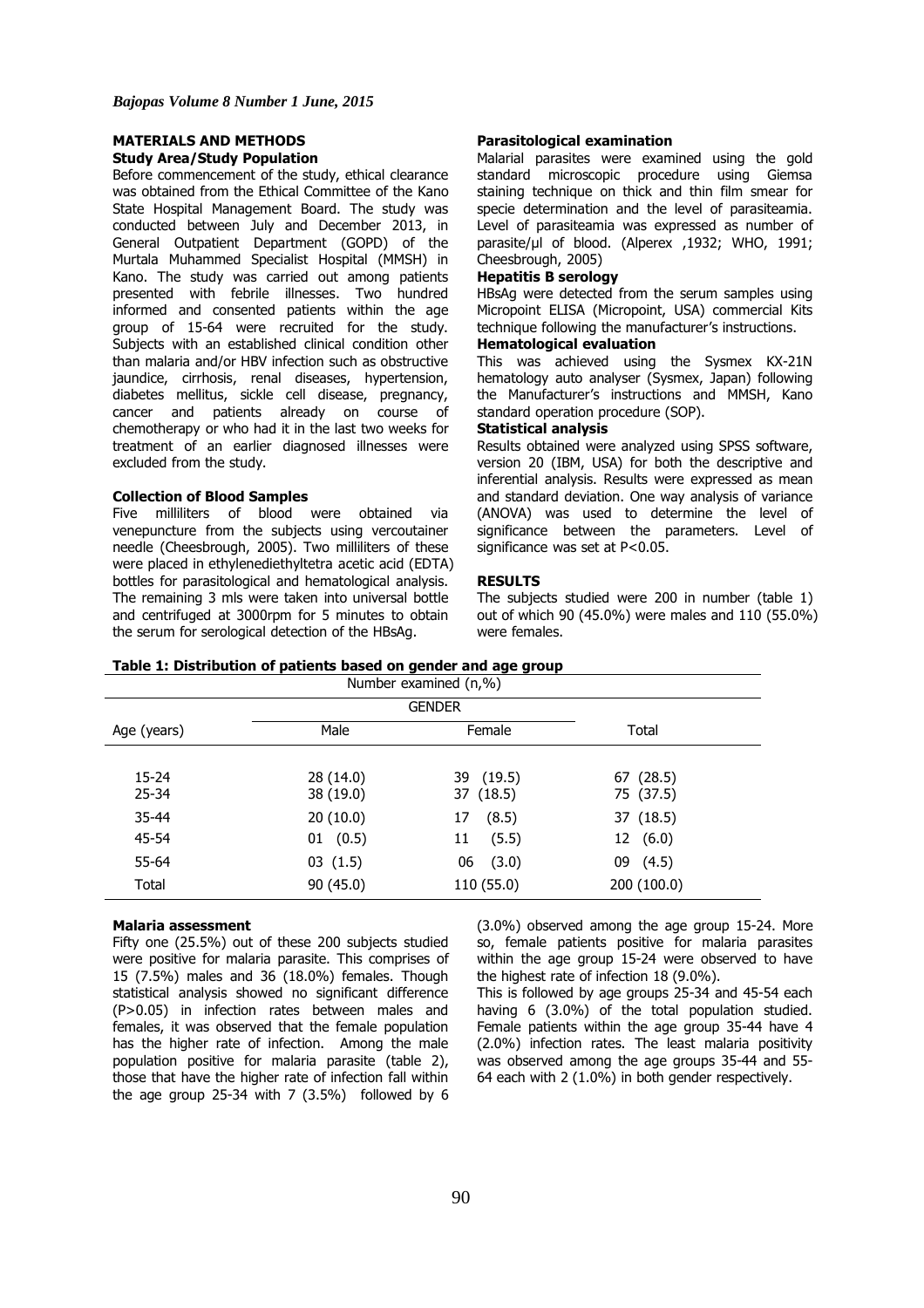| Malaria positive (n, %) |         |               |              |  |  |
|-------------------------|---------|---------------|--------------|--|--|
|                         |         | <b>GENDER</b> |              |  |  |
| Age (years)             | Male    | Female        | Total        |  |  |
| $15 - 24$               | 6(3.0)  | 18 (9.0)      | (11.0)<br>24 |  |  |
| $25 - 34$               | 7(3.5)  | 6(3.0)        | (6.5)<br>13  |  |  |
| $35 - 44$               | 2(1.0)  | 4(2.0)        | 06<br>(3.0)  |  |  |
| 45-54                   | 0(0.0)  | 6(3.0)        | 06<br>(3.0)  |  |  |
| $55 - 64$               | 0(0.0)  | 2(1.0)        | 02<br>(1.0)  |  |  |
| Total                   | 15(7.5) | 36 (18.0)     | (25.5)       |  |  |

| Table 2: Distribution of patients based on malaria positivity according to sex and age |  |  |  |  |  |  |
|----------------------------------------------------------------------------------------|--|--|--|--|--|--|
|----------------------------------------------------------------------------------------|--|--|--|--|--|--|

Malaria parasite density is presented in Table 5. It shows that coinfection group presented with low

mean parasite density than those with only malaria infection.

| Table 3: Malaria parasite density among infected patients in relation to infection |  |  |  |  |  |
|------------------------------------------------------------------------------------|--|--|--|--|--|
|------------------------------------------------------------------------------------|--|--|--|--|--|

| Infection            | Mean parasite density/µl |
|----------------------|--------------------------|
| Malaria (n=51)       | $1,200\pm2,270$          |
| Co-infection $(n=9)$ | $518.3 \pm 263.2$        |

### **HBsAg serology**

Thirteen persons out of 200 (13/200) subjects studied were positive for HBsAg as shown in Table 3. Higher infection was observed among male population with 9 (4.5%) infection rate than female patients with 4(2.0%). Higher infection rate was observed within 25-34 and 35-44 age groups each

with 3(1.5%) among the male population. This is followed by 2 (1.0%) observed within 15-24 age group for both male and female population. Least infection rate 1(0.5%) was seen within the age group 55-64 among male population and within 25- 34 and 35-44 age groups among female population.

|             |               | HBsAg positive $(n, %)$ |          |
|-------------|---------------|-------------------------|----------|
|             | <b>GENDER</b> |                         |          |
| Age (years) | Male          | Female                  | Total    |
| 15-24       | 2(1.0)        | 2(1.0)                  | 4(2.0)   |
| $25 - 34$   | 3(1.5)        | 1(0.5)                  | 4(2.0)   |
| 35-44       | 3(1.5)        | 1(0.5)                  | 4(2.0)   |
| 45-54       | 0(0.0)        | 0(0.0)                  | 0(0.0)   |
| 55-64       | 1(0.5)        | 0(0.0)                  | 1(0.5)   |
| Total       | 9(4.5)        | 4(2.0)                  | 13 (6.5) |

Nine individuals (4.5%) were observed to have coinfection of malaria and Hepatitis B. Again, male population had higher co-infection rate 6 (3.0%) than their female counterparts 3 (1.5%). Male patients within the age group 25-34 were observed to have higher co-infection rate 3(1.5%). This is followed by

2(1.0%) each for both female and male patients within the age groups 35-44 and 25-34 respectively. The least co-infection rate was observed among age group 15-24 1(0.5%) for both male and female population.

| Table 5: Distribution of patients based on Malaria/Hepatitis B co-infection according to sex and |  |  |  |  |
|--------------------------------------------------------------------------------------------------|--|--|--|--|
| age                                                                                              |  |  |  |  |

|             |            | %<br>CO-INFECTION<br>(n, |        |
|-------------|------------|--------------------------|--------|
|             |            | <b>GENDER</b>            |        |
| Age (years) | Male       | Female                   | Total  |
| $15 - 24$   | 1(0.5)     | 1(0.5)                   | 2(1.0) |
| $25 - 34$   | (1.5)<br>3 | 2(1.0)                   | 5(2.5) |
| $35 - 44$   | (1.0)      | 0(0.0)                   | 2(1.0) |
| 45-54       | (0.0)<br>0 | 0(0.0)                   | 0(0.0) |
| 55-64       | (0.0)<br>0 | 0(0.0)                   | 0(0.0) |
| Total       | (3.0)<br>6 | 3(1.5)                   | 9(4.5) |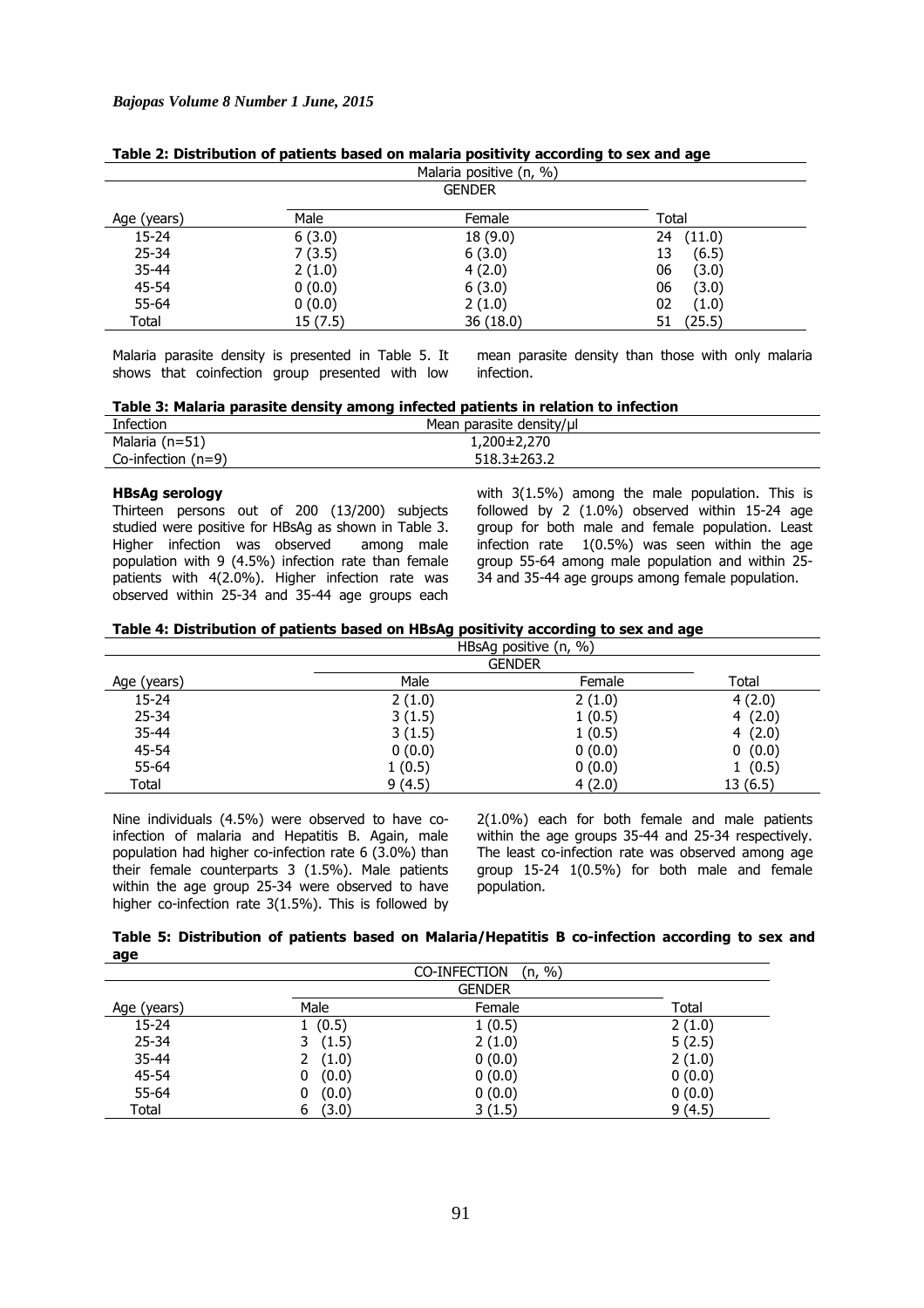### **Hematological analysis**

Hematological parameters for the control and test groups are shown in Table 6. It was observed that hemoglobin level in those that have only malaria infection (12.1 $\pm$ 2.3) and the control group (12.7 $\pm$ 1.8) is low as compared to those that have HBV infection  $(13.2\pm1.9)$  only and co-infection group  $(13.8\pm1.4)$ . There is a statistical significant difference between the mean hemoglobin of the co-infection group and those with malaria only (p=0.018). Packed cell volume was also noticed to be more depleted  $(36.2\pm7.1)$  among malaria positives alone patients as compared with the co-infected subjects (41.5±3.7) and also lower than the value obtained among the control group (38.1±5.1) and those with HBV infection only (39.9±5.7). Statistical analysis also shows significant difference between the co-infection and malaria alone (p=0.000). There is also a significant difference between co-infection ad control (p=0.041) and between those with malaria alone and HBV only (p=0.000). White blood cells seem to be relatively the same among the control group (7.9  $\pm$ 2.6) and malaria positive (7.9  $\pm$ 2.8) as compared

with the co-infected group  $(8.0 \pm 1.9)$  and it is low among those with HBV infection only  $(6.5\pm2.5)$ . However, there is no significant difference in the values of total white cell between the groups P>0.05. Reduced platelet level was observed to be more depleted among those with HBV infection (275.9±124.5) and also among malaria positive only  $(281.9\pm106.3)$  as compared with control groups (301.4±102.4) and co-infected groups (312.7±88.2) with no statistically significant difference P>0.05. Reduced neutrophil (42.6±12.4) count was observed among the co-infected group as compared to those with malaria only (46.8±12.6) and the control (48.9±12.9) while those with only HBV infection have (50.7±18.7) high level of neutrophils. However there is no significant difference between the groups P>0.05. Lymphocyte is observed among the coinfected group  $(44.3 \pm 10.7)$  to be high when compared with malaria positive  $(41.8 \pm 10.7)$  and the control (40.4±10.7) while those with HBV infection have lower level of lymphocytes (37.9±15.3) and there is no statistically significant difference between the groups P>0.05.

**Table 6: Mean and Standard deviation values of hematological parameters for all test subjects and control**

| <b>Parameters</b> | <b>Malaria</b><br>(n=51)      | positive | <b>HBsAg</b><br>$(n=13)$    | reactive | Co-<br>infection<br>(n=9)   | Control $(n=127)$           |
|-------------------|-------------------------------|----------|-----------------------------|----------|-----------------------------|-----------------------------|
| Hb(g/dl)          | $12.1 \pm 2.3^b$              |          | $13.2 \pm 1.9^a$            |          | $13.8 \pm 1.4^{\circ}$      | $12.7 \pm 1.8$ <sup>a</sup> |
| PCV (%)           | $36.2 \pm 7.1$ <sub>b,c</sub> |          | $39.9 \pm 5.7$ <sup>d</sup> |          | $41.5 \pm 3.7$ <sup>a</sup> | $38.1 \pm 5.9$              |
| $WBC(x10^6/l)$    | $7.9 \pm 2.6$                 |          | $6.5 \pm 2.5$               |          | $8.0 \pm 1.9$               | $7.9 \pm 2.8$               |
| $PLT(x10^6/l)$    | 281.9±106.3                   |          | 275.9±124.5                 |          | 312.7±88.2                  | 301.4±102.4                 |
| <b>NEU (%)</b>    | $46.8 \pm 12.6$               |          | $50.7 \pm 18.7$             |          | $42.6 \pm 12.4$             | $48.9 \pm 12.9$             |
| LYM(%)            | $41.8 \pm 10.7$               |          | $37.9 \pm 15.3$             |          | $44.3 \pm 10.7$             | $40.4 \pm 10.7$             |
| MON (%)           | $8.8 \pm 5.1$                 |          | $7.7 + 4.6$                 |          | $7.9 \pm 3.6$               | $7.5\pm4.7$                 |
| EOS(%)            | $3.4 \pm 2.5$                 |          | $3.0 \pm 2.9$               |          | $4.3 \pm 2.2$               | $2.8 \pm 2.6$               |
| BAS (%)           | $0.4 \pm 0.8$                 |          | $0.5 \pm 0.9$               |          | $0.7 \pm 1.3$               | $0.4 \pm 0.6$               |

Hb: hemoglobin, PCV: pack cell volume, WBC: white blood cells, PLT: platelet, MCH: mean corpuscular hemoglobin, MCHC: mean corpuscular hemoglobin concentration, MCV: mean corpuscular volume, NEU: neutrophil, LYM: lymphocyte, MON: monocyte, EOS: eosinophil , BAS: basophils.

Values with different superscript differ significantly at p<0.05

## **DISCUSSION**

Malaria and HBV infection are both endemic and life threatening diseases in this part of the world. This study presents 25.5% of malaria parasiteamia among the study population which is less than 30.59% reported by Gobir (2014) from Kano metropolis and 77.6% reported by Igwe (2014) from Enugu, South-East Nigeria. The reduction in trend as observed in this study may be due to adequate measures taken in malaria prevention and prompt diagnostic measures. Female population in this study is more affected with 18.0% prevalence. This may point to high vulnerability of women especially when they are pregnant. This finding is consistent with the findings by Gobir (2014) which showed 61.54% of the female population were malaria parasite positive than their male counterparts at 38.46% more than 7.5% reported for males in this study. These results

showed continuous decline in malaria prevalence as stated by World Health Organization (2013). Age group affected in both female and male population was within 15-24 and 25-34.

This study presents prevalence of HBsAg at 6.5% which differs from the results obtained from other studies within the same state and from other geopolitical zones of Nigeria. Prevalence rates obtained in the last one decade showed a fluctuating trend, 14.6% in 2004, and 10.1% in 2005 and in 2006 it was 10.7% (Nwokedi, 2010). Recent report on the prevalence of Hepatitis B infection on adolescent in Kano puts the rate at 12.5% (Yunusa, 2014). The figure is also lower than 11% (Sule, 2010) reported from studies in Anyingba, Kogi state, 11.5% (David, 2012) from Ekiti State and 10.6% (Esumeh, 2003) from South-South region.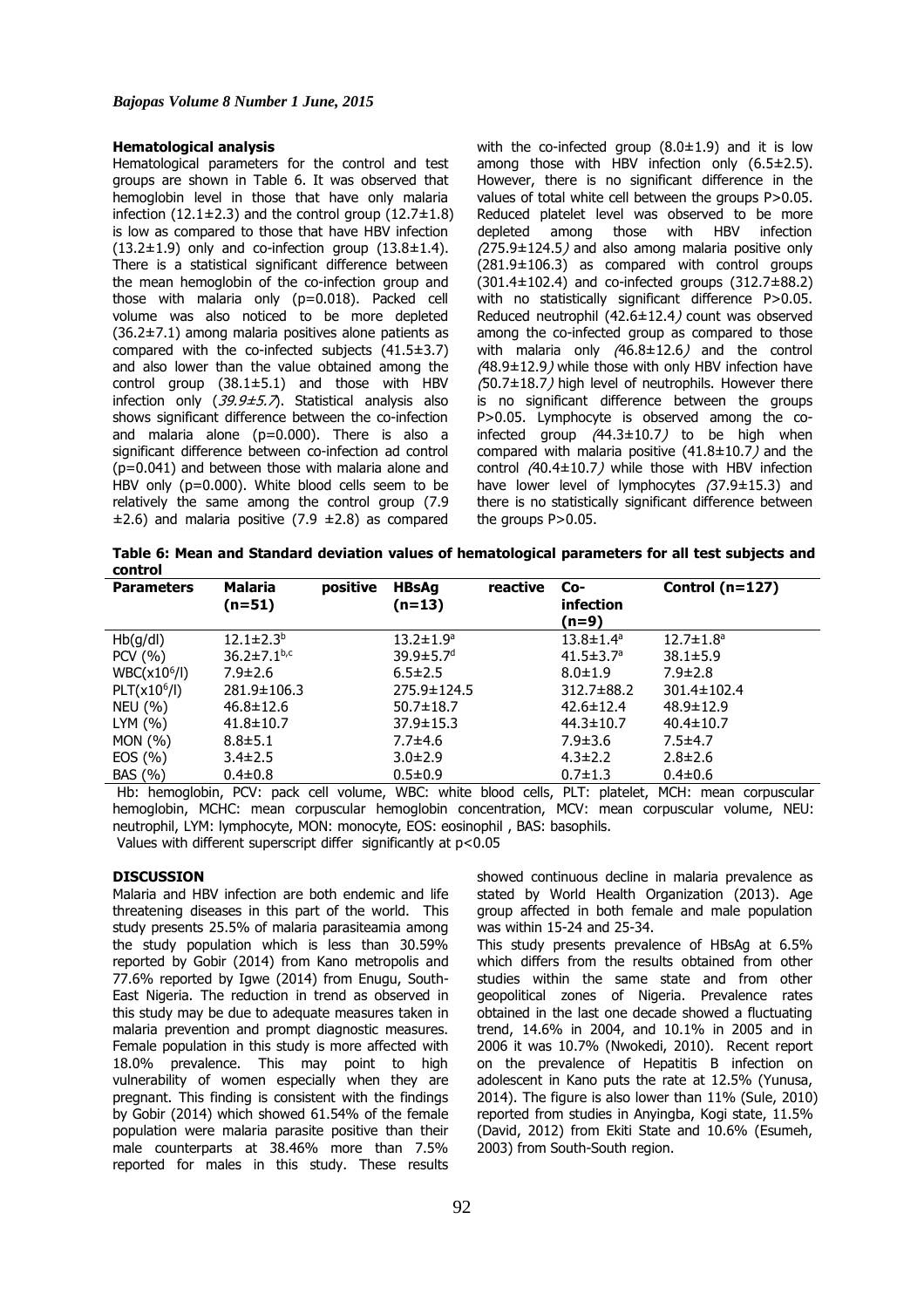It is also lower than 12.3%, (Hamza, 2013) and 18.2% (Luka, 2008) obtained among HIV infected population in Aminu Kano Teaching Hospital and among pregnant women in Zaria, respectively. It is also lower than 47.2% and 20% reported from Benue State among blood donors and Borno State among primary school pupils respectively. Nneka (2007) also reported 17.1% from Nassarawa State among sex workers which is also higher than the present figure. Several Studies also reported values similar or less than this. For instance Dawaki and Kawo (2006) reported 7.3% prevalence among pregnant women in Kano, 6.8% by Ndako (2011) among secondary school students in north central Nigeria, 4.2% by Mukhtar (2005) in Zaria, 4.1 % by Ugwuja (2010) and Okonko (2010) from southeastern and southwestern Nigeria respectively.

Age specific prevalence rate was found to be 1.5% which is higher among 25-34 and 35-44 age groups followed by 1.0% each among 15-24 age groups. Least infection rate was observed among 55- 64 age group at 0.5%. These findings agree with that reported by Gambo (2012) and Okonko (2010) indicating the high rate of hepatitis B infection among age groups 25-34 and 35-44. This is because they constitute the sexually active population among the study group and they are at high risk of engaging in several ways through which one can contract the infection. The study figured out no significant difference  $(p=0.94)$  in HBV among the two sex groups with male patients having 4.5% while females recorded 2.0% prevalence rate. This finding is in agreement with 12.1% and 32% prevalence among male population reported from Kano, North west and North east by Nwokedi (2010) and Gambo (2012) respectively. This can probably be explained by unequal exposure to risk factors of contracting the infection. Male population in this part of the country are more engaged in one form of risk behavior or the other while the female population are always under close monitoring by parents. In this area, the ratio of men to women that are engaged in business occupation, civil service, schools and other outdoor activities is significant going by their tradition, culture and religion.

The prevalence of co-infection is 4.5% which is lower than 7.81%, 8.7%, and 40.67% obtained by Omalu (2012), Ikekpeazu (2010), and Paulyn (2010) from studies done in South East and North Central Nigeria respectively. Another studies in Vietnam reported a co-infection prevalence rate of 23.77% (Mazie, 2002). This study reports 3.0% prevalence of the co-infection among male population within the more younger age group 25-34 which carries the highest rate of infection at 1.5% followed by 1.0% among 35-44 age group. This finding is consistent with the findings by Paulyn (2010) and Kuolentalaki (2001). The high prevalence observed in this age group probably reflects the high rate of exposure and reckless behavior engaged by this age group which makes them prone to contracting this

form of disease. Female population presents with 1.5% co-infection rate out of which 1.0% was observed among age group 25-34. Lower prevalence among female population observed in this study is consistent with study by Paulyn (2010) who reported 2.37% among female population.

Studies previously conducted attempt to address potential interaction between HBV and Plasmodium parasite infection in relation to severity and prognosis of both infections. This study reports low parasite density among patient co-infected with the two pathogens while those with only malaria infection recorded high mean parasite density. This finding is consistent with the findings reported by Andrade (2011) where HBV infected patients presented with low parasiteamia and reduced malaria severity. The study however, linked this effect to increased Interferon gamma (IFN) in HBV infection which is important for Plasmodium clearance leading to reduced parasite load and subsequent reduction in severity of malaria infection. The finding by this study however disagrees with the finding from study conducted by Freimanis (2012) that the two infections do not appear to significantly affect each other. It also disagrees with the reported finding from Vietnam by Mazie (2002) that HBV may worsen the prognosis of malaria infection.

Changes in hematological parameters in malaria infection and HBV infection have been studied by various researchers (Kayode, 2011; George, 2001; Akaninwor, 2013) but there are little or no findings as for the changes in co-infection of Malaria and HBV. These two infections are both endemic in this part of the world and both represent a key threat to humanity.

An alteration in selected hematological parameters was also observed in this study. This was seen among those with only malaria positive, HBV positive on one hand and the concurrent co-infection on the other hand in comparison with control group. Significant changes in the mean values of hemoglobin, pack cell volume and platelets were observed among patients with malaria infection. Hemoglobin and pack cell volume were significantly  $(P<0.05)$ reduced in both malaria and control as compared to co-infection and HBV infection. Statistically Significant difference between the values of hemoglobin and pack cell volume obtained among those with malaria and the co-infection shows that presence of the coinfection suppressed the effects of Plasmodium parasites on red blood cells. Lower levels of heamoglobin and pack cell obtained in this study are in agreement with several studies (Taha, 2007; Eze, 2009; Etang, 2010; George, 2011; Kayode, 2011; Shamin, 2012; Akanninwor, 2013) on the effect of malaria on hematological parameters. Though there is no significant difference between the groups, the mean white blood cell counts in both Malaria, control and the co-infection are relatively the same higher than what was obtained among those with HBV infection.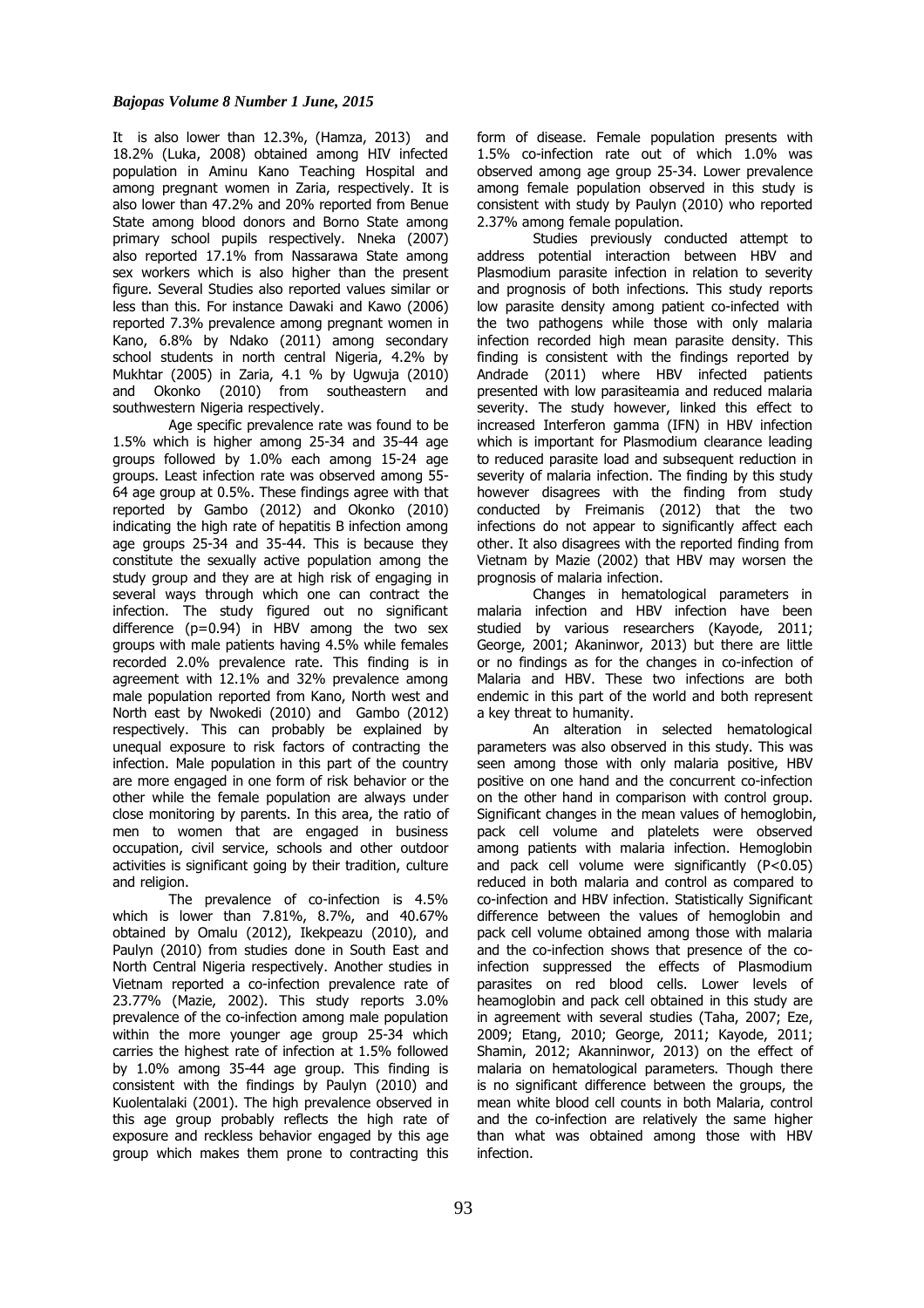### *Bajopas Volume 8 Number 1 June, 2015*

This shows no severity of disease among the groups and the low value among those with HBV infection was also observed by Lin (1991) in patients with chronic HBV infection. Despite no statistically significant difference between the groups in the level of platelets, the co-infection group shows higher platelets value which can explain low severity of the plasmodium parasite in settings of co-infection. Findings in platelets level among malaria and HBV infection groups are in agreement with the reported cases of thrombocytopenia in patient with chronic HBV infection and malaria infection by Lin (1991), Eze (2009) and Waseem (2010).

### **REFERENCES**

- Akaninwor J. O, Essien E.B, Chikezie P.C , Okpara R.T (2013): Hematologic and biochemical indeces of Plasmodium falciparum infected inhabitant of Owerri, Imo state, Nigeria. Scientific Journal of Biomedical Sciences **2(8)**: 167-175
- Andrade, B.B, Santos C.J.N, Camargo L.M, Souza-Neto S.M., Reis-Fiho A. (2011): Hepatitis B infection is associated with asymptomatic malaria in the Brazilian Amazon. PLoS ONE **6(5)**: e19841
- Cheesbrough M., 1998. Parasitology test: Examination of blood for malaria parasites: District Laboratory Practice in Tropical Countries; Part 1: Cambridge University Press, United Kingdom: pp239 -258
- Cheesbrough, M. (2005). District Laboratory Practice in Tropical Countries, Part 1. Cambridge University Press. Pp 239-245
- David, O.M, Oluduro, A.O, Ariyo, A.B, Ayeni, D.I, Famurewa, O.i (2012): Seroepidemiological Survey of Hepatitis B surface antigenemia in children and adlecsents in Ekiti state, Nigeria. Journal of public health and Epidemiology **5(1):** 11-14
- Dawaki, S.S and Kawo, A.H (2006): Seroprevalence of HBsAg in pregnant women attending urban maternity hospital in Kano: Nigerian Journal of Microbiology, **20**:705-709
- Earle, W.S, Perex M., (1932): Enumeration of parasites in the blood of malaria patients: Journal of Laboratory and Clinical Medicine **1(7):** 1124
- Esumeh, F.I, Ugbomoiko, D, Isibor, J.O (2003). Seroprevalence of HIV and Hepatitis B surface antigen (HBsAg) among blood donors in central hospital Benin City, Nigeria. Journal of Medical Laboratory Science **12(2**): 52-55
- Etang, M. U., Ekwe, A. O., Eyong, E. U., Ibekwe, H. O., Abolaji, A.O., Onwuka, F. C.,Osuchukwu, N. C., Essien, N. C., (2010). Biochemical and heamatological changes in pregnant malaria patients and pregnant non-malaria women: Scientific Research and Essays **5(9):** 1009- 1013

#### **CONCLUSION**

From the study, it can be concluded that females had more malaria infection than males but males were more infected with HBV. The study also shows that co-infection had no profound effect on hematologic parameters hence points to possibility of interaction between HBV and Plasmodium parasite that may lead to decrease severity of malaria infection thereby lowering morbidity and mortality.

### **Acknowledgement**

The authors are grateful to the Bayero University, Kano for providing material and financial assistance to undertake the study. We are also grateful to the management of the MMSH Kano and the assistance of the technical staff of the Hospital.

- Eze, E. M, Buseri, F. I., Wachukwu, C. K., Nnatuanya, I. N., (2009). Effects of Hepatitis B infection on hematological parameters in pregnancy in Port Harcourt, Nigeria: Research Journal of Medical Sciences; **3(6)**: 194-197
- Friemanis, G.L. Owuso-Ofori, S. Allain, J.P (2012). Hepatitis B virus Infection does not significantly influence plasmodium parasite density in asymptomatic infections in Ghanian transfusion recipients. PLoS ONE **7(11):**e49967
- Gambo, I.M, Rabiu, A.M. Muhammad, M.B, Shugaba, A.I (2012): Seroprevalence of HBsAg among Fulani Nomads in Toro North Eastern Nigeria. Global Advanced Research Journal of Medicine and Medical Sciences **1(8):** 214- 217
- George, I. O, Ewelike-Ezeani, C. S (2001): Hematological changes in children with malaria infection in Nigeria: Journal of Medicine and Medical Sciences **2(4**): 768- 771
- Gobir, Z. Tukur, Z. (2014). Prevalence of Malaria parasitemia using rapid diagnostic test among apparently healthy children in Kano, Nigeria. Journal of Medical Trop; **1(6):**1-4
- Igwe, N.M, Joannes, U.O, Chukwuma, O.B, Chukwudi, O.R, Oliaemeka, E.P, Maryrose, A.U, Joseph, A.(2014). Prevalence and parasite density of asymptomatic malaria parasiteamia among unbooked paturients at Abakaliki, Nigeria. Journal of Basic Clinical and Reproductive Sciences **(3)**:44-8
- Ikekpeazu, E.J., Neboh, E. E Maduka, I, Mamah, E, Ejize, F. E, Ufelle, S, Ekwonwa, K .K (2010). Serum protein level and hepatitis B surface antigen in malaria infection: European Journal of Scientific Research; **39(4**): 543- 547
- Jeya, D.B., Botelho de Suza, R. A., Batista da Silva, E., (2010). Co- human infection by plasmodium and hepatitis B: Clinical aspect, Immunological and Serological: Tropical Medicine Foundation of Amazon.